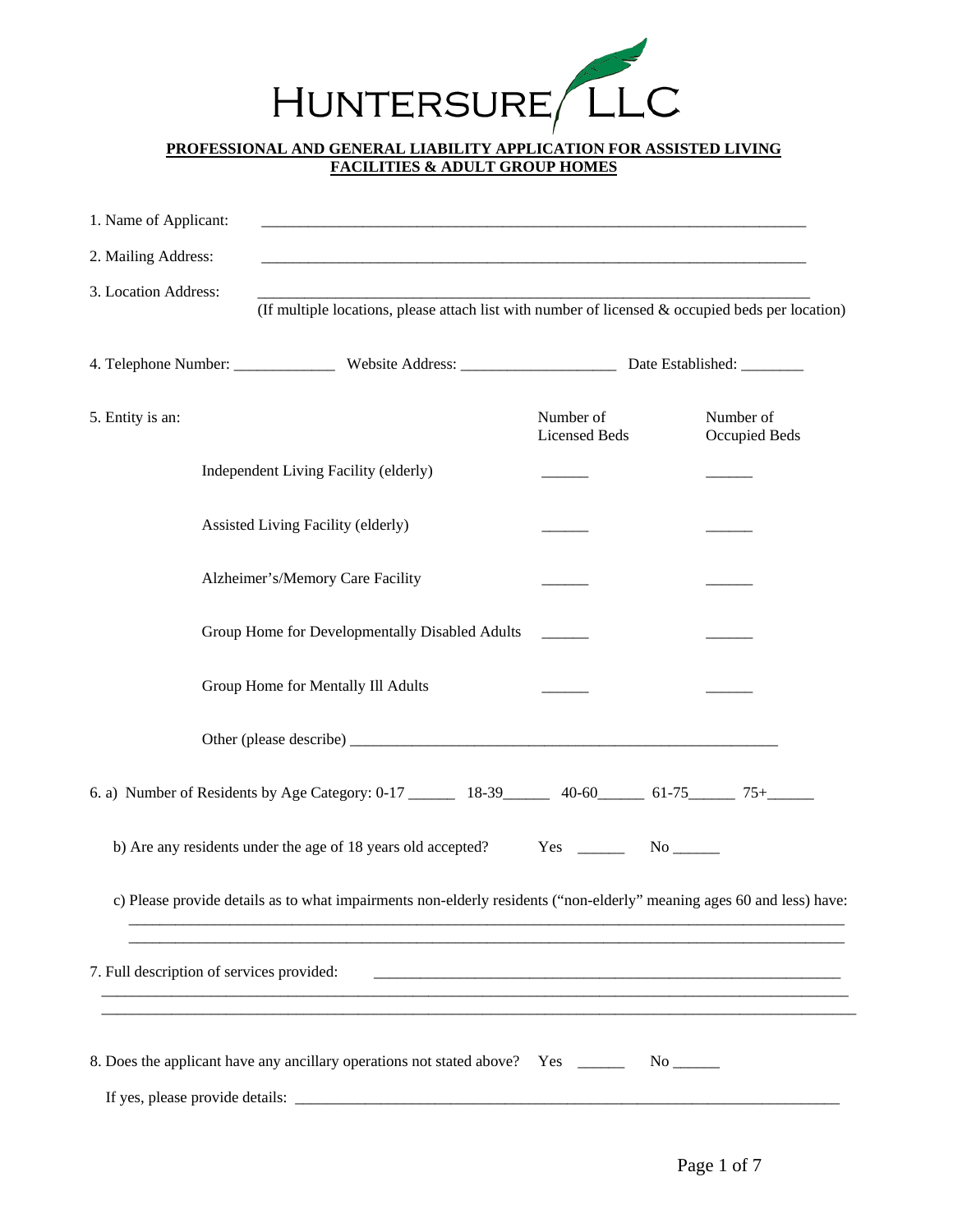

9. a) List the number and type of employees by shift:

| <b>Staff (all locations)</b> | $1st$ Shift | $2nd$ Shift | $3rd$ Shift | <b>Staff (all locations)</b> | $1st$ Shift | $2nd$ Shift | 3rd Shift |
|------------------------------|-------------|-------------|-------------|------------------------------|-------------|-------------|-----------|
| Physician                    |             |             |             | Physician Assistant          |             |             |           |
|                              |             |             |             |                              |             |             |           |
| RN                           |             |             |             | <b>Nurse Practitioner</b>    |             |             |           |
|                              |             |             |             |                              |             |             |           |
| <b>LPN</b>                   |             |             |             | Social Worker                |             |             |           |
|                              |             |             |             |                              |             |             |           |
| Therapist                    |             |             |             | Counselor                    |             |             |           |
|                              |             |             |             |                              |             |             |           |
| Caregiver/Aide               |             |             |             | Admin/Clerical               |             |             |           |
|                              |             |             |             |                              |             |             |           |
| Pharmacist                   |             |             |             | Other (please                |             |             |           |
|                              |             |             |             | describe)                    |             |             |           |

b) List the number and type of independent contractors by shift:

| <b>Staff (all locations)</b> | $1st$ Shift | $2nd$ Shift | $3rd$ Shift | <b>Staff (all locations)</b> | $1st$ Shift | $2nd$ Shift | $3rd$ Shift |
|------------------------------|-------------|-------------|-------------|------------------------------|-------------|-------------|-------------|
| Physician                    |             |             |             | Physician Assistant          |             |             |             |
|                              |             |             |             |                              |             |             |             |
| RN                           |             |             |             | <b>Nurse Practitioner</b>    |             |             |             |
|                              |             |             |             |                              |             |             |             |
| <b>LPN</b>                   |             |             |             | Social Worker                |             |             |             |
|                              |             |             |             |                              |             |             |             |
| Therapist                    |             |             |             | Counselor                    |             |             |             |
|                              |             |             |             |                              |             |             |             |
| Caregiver/Aide               |             |             |             | Admin/Clerical               |             |             |             |
|                              |             |             |             |                              |             |             |             |
| Pharmacist                   |             |             |             | Other (please                |             |             |             |
|                              |             |             |             | describe)                    |             |             |             |

c) Are all individuals shown in response to Q9 & b licensed in accordance with applicable state and federal regulations?

Yes \_\_\_\_\_\_\_ No \_\_\_\_\_\_\_ If no, attach explanation.

10. Do you require contracted staff (if any) to carry their own Professional Liability Insurance & secure certificates of Insurance as evidence of such coverage?

| Yes | NΟ | If yes, at what limits? \$                                    |     |  |  |
|-----|----|---------------------------------------------------------------|-----|--|--|
|     |    | If no, is coverage desired with shared limits on this policy? | Yes |  |  |
|     |    |                                                               |     |  |  |

11. Experience owning or managing this type of facility of current ownership: \_\_\_\_\_\_ Years

| 12. Name of Administrator: | Full time                   | or Part-time |  |
|----------------------------|-----------------------------|--------------|--|
| <b>Years Licensed:</b>     | Length of time at Facility: |              |  |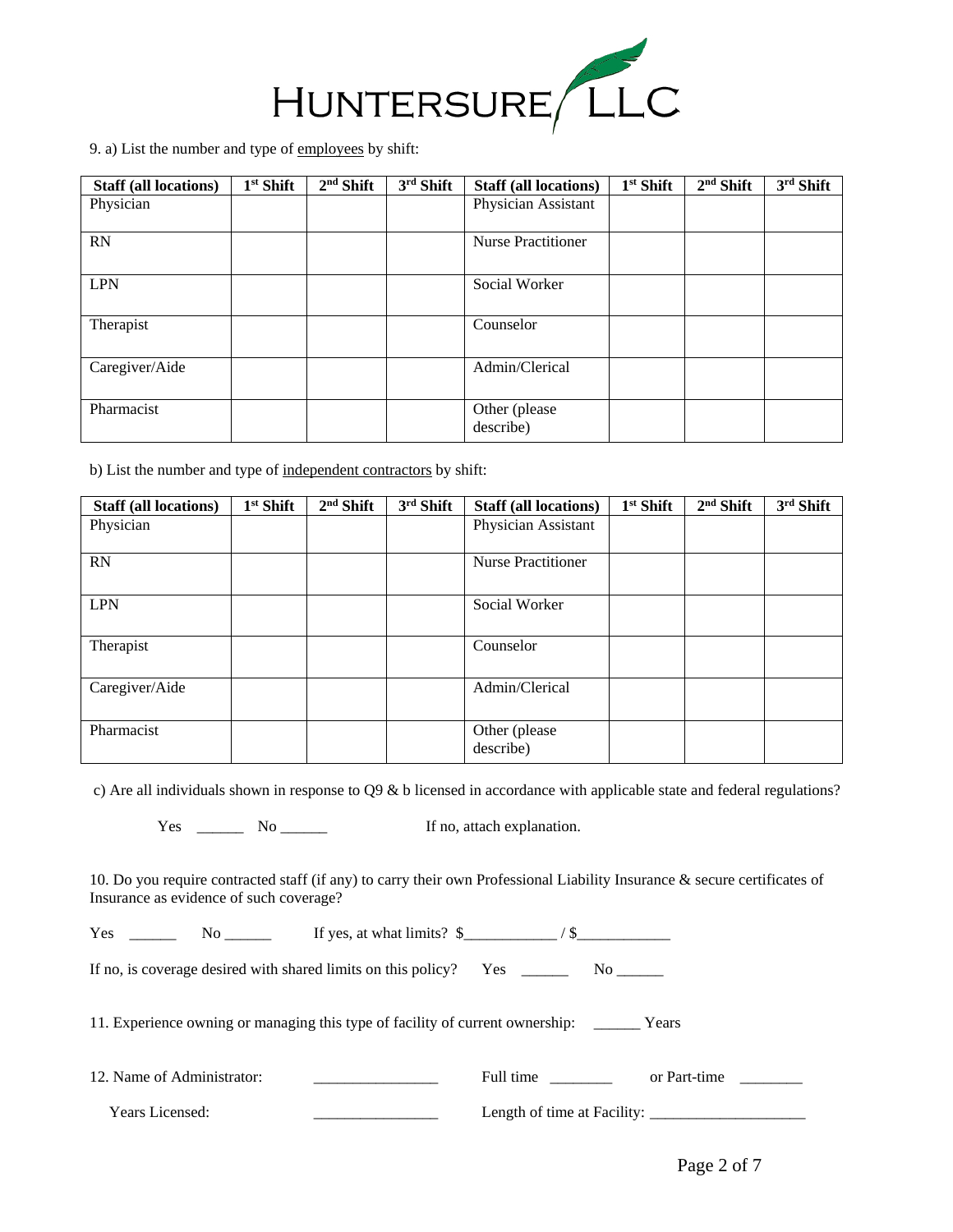

| 13. | a) Do you conduct pre-employment screening and investigation?                | Yes: | No l       |
|-----|------------------------------------------------------------------------------|------|------------|
|     | b) Are employees required to actively participate in continuing education?   | Yes  | No the set |
|     | c) Do you prepare job descriptions and instructional manuals for your staff? | Yes  | No the set |
|     |                                                                              |      | No.        |

14. Check all the following that apply if obtained, verified & kept on file as part of the employee hiring & screening process:

| Applications                  | Criminal Background Checks |  |
|-------------------------------|----------------------------|--|
| Drug / HIV/ Hepatitis Testing | Licenses Held              |  |
| Education/Training/Competence | Multi-State Registry       |  |

15. Are employees/independent contractors up to date on any training required by the state or other governing body, and is proof of this required training kept on file at the facility? Yes \_\_\_\_\_\_ No \_\_\_\_

| 16. What year was the facility built/updated?           | Number of floors?        |                            |  |  |
|---------------------------------------------------------|--------------------------|----------------------------|--|--|
| 17. Are there smoke detectors in all bedrooms/hallways? |                          | $Yes \_\_ No \_\_ No \_\_$ |  |  |
| 18. Fire Alarm?<br>Central                              | $Local$ <sub>_____</sub> | None $\frac{ }{ }$         |  |  |
| 19. Are there any animals on the applicant's premises?  |                          | Yes No                     |  |  |
|                                                         |                          |                            |  |  |

- 20. Is a resident agreement signed by all residents upon entering the facility? Yes \_\_\_\_\_\_ No \_\_\_\_\_ If yes, please attach a copy.
- 21. Is an assessment conducted for new patients  $\&$  do all current residents have a pre-admission assessment on file  $\&$ available for review? Yes \_\_\_\_\_\_\_\_ No \_\_\_\_\_\_

If yes, does this assessment include evaluation of:

| Full body skin breakdown/Decubitis Ulcer | Yes | No. |
|------------------------------------------|-----|-----|
| <b>Mobility limitations</b>              | Yes | No. |
| History of prior injuries/falls          | Yes | No. |
| Required assistance                      | Yes | No. |
| Disorientation                           | Yes | No. |
| Current medications                      | Yes | No. |
| <b>Wandering Risk</b>                    | Yes | No. |
| <b>Cognitive Assessment</b>              | Yes | No  |
|                                          |     |     |

22. Who completes your pre-admission assessments? \_\_\_\_\_\_\_\_\_\_\_\_\_\_\_\_\_\_\_\_\_\_\_\_\_\_\_\_\_\_\_

23. Do you conduct pre-admission assessments in person? Yes \_\_\_\_\_\_\_ No \_\_\_\_\_\_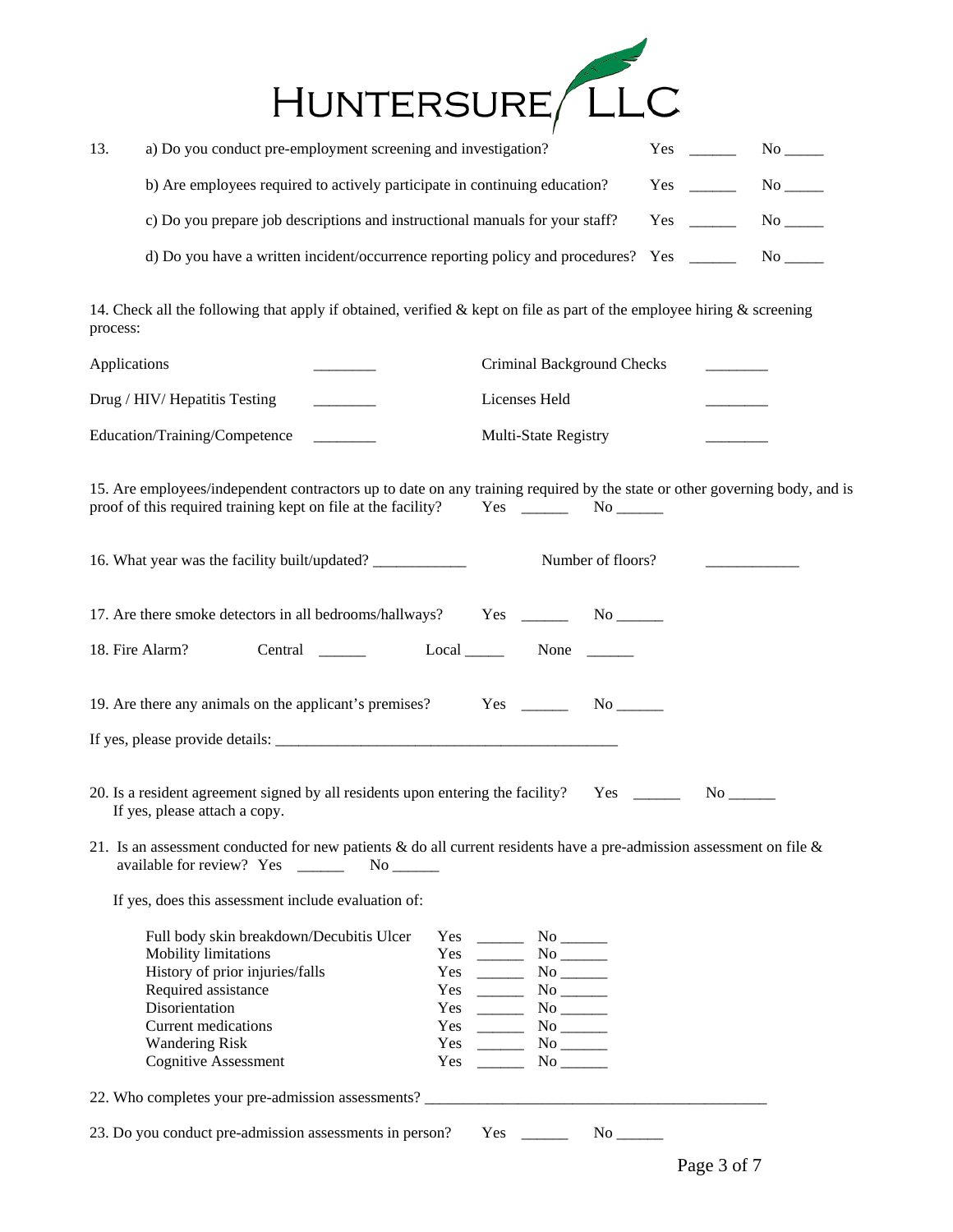| HUNTERSURE LLC |  |
|----------------|--|

24. Are any residents considered to be a wander risk or have a history of wandering or exit seeking?

| Yes |  | If yes, how many & what steps have been taken to prevent elopements? |
|-----|--|----------------------------------------------------------------------|
|     |  |                                                                      |

\_\_\_\_\_\_\_\_\_\_\_\_\_\_\_\_\_\_\_\_\_\_\_\_\_\_\_\_\_\_\_\_\_\_\_\_\_\_\_\_\_\_\_\_\_\_\_\_\_\_\_\_\_\_\_\_\_\_\_\_\_\_\_\_\_\_\_\_\_\_\_\_\_\_\_\_\_\_\_\_\_\_\_\_\_\_\_\_

25. Do any residents have a history of falls/injuries?

| Yes | No. |  |  | If yes, how many & what steps have been taken to prevent falls/injuries? |
|-----|-----|--|--|--------------------------------------------------------------------------|
|-----|-----|--|--|--------------------------------------------------------------------------|

26. Have you denied any possible admissions due to high acuity in the past 3 years? Yes \_\_\_\_\_\_\_\_ No \_\_\_\_\_\_

\_\_\_\_\_\_\_\_\_\_\_\_\_\_\_\_\_\_\_\_\_\_\_\_\_\_\_\_\_\_\_\_\_\_\_\_\_\_\_\_\_\_\_\_\_\_\_\_\_\_\_\_\_\_\_\_\_\_\_\_\_\_\_\_\_\_\_\_\_\_\_\_\_\_\_\_\_\_\_\_\_\_\_\_\_\_\_\_

If so, what were the conditions that led you to deny them? \_\_\_\_\_\_\_\_\_\_\_\_\_\_\_\_\_\_\_\_\_\_\_\_\_\_\_\_\_\_\_\_\_\_\_\_\_\_\_

27. How often do you formally reassess your residents (with documentation of the findings being placed in their resident file? \_\_\_\_\_\_\_\_\_\_\_\_\_\_\_\_\_\_\_\_\_\_\_\_\_\_\_\_\_\_\_\_\_\_\_\_\_\_\_\_\_\_\_\_\_\_\_\_\_\_\_\_\_\_\_\_\_\_\_\_\_\_\_\_\_\_\_\_\_\_\_\_\_\_\_\_\_\_\_\_\_\_\_\_\_\_\_\_\_\_\_\_\_\_\_\_\_

28. Do all residents have a current care plan & physician evaluation on file dated within the past 12 months?

Yes \_\_\_\_\_\_\_\_ No \_\_\_\_\_\_\_

29. How many residents are in a wheelchair most or all of the day? \_\_\_\_\_\_\_\_\_\_\_\_\_\_

30. How many residents are bedridden? \_\_\_\_\_\_\_\_\_\_\_\_\_\_\_\_\_\_

31. Do any residents currently have, or are being evaluated for, Dementia or Alzheimer's? Yes \_\_\_\_\_\_ No \_\_\_\_\_\_

If so, how many and at what level:

|                |                                                     | Description                                                                                                                                  | Number of<br>Residents |
|----------------|-----------------------------------------------------|----------------------------------------------------------------------------------------------------------------------------------------------|------------------------|
| 1              | Normal Adult                                        | No functional decline.                                                                                                                       |                        |
| $\overline{2}$ | Normal Older adult                                  | Personal awareness of some functional decline.                                                                                               |                        |
| 3              | Early Dementia or<br>Alzheimer's Disease            | Noticeable deficits in demanding job situations.                                                                                             |                        |
| 4              | Mild Dementia or<br>Alzheimer's                     | Requires assistance in complicated tasks such as handling finances, planning<br>parties, etc.                                                |                        |
| 5              | Moderate Dementia or<br>Alzheimer's                 | Requires assistance in choosing proper attire.                                                                                               |                        |
| 6              | <b>Moderately Severe</b><br>Dementia or Alzheimer's | Requires assistance dressing, bathing, and toileting. Experiences urinary and<br>fecal incontinence.                                         |                        |
| 7              | Severe Dementia or<br>Alzheimer's                   | Speech ability declines to about a half-dozen intelligible words. Progressive<br>loss of abilities to walk, sit up, smile, and hold head up. |                        |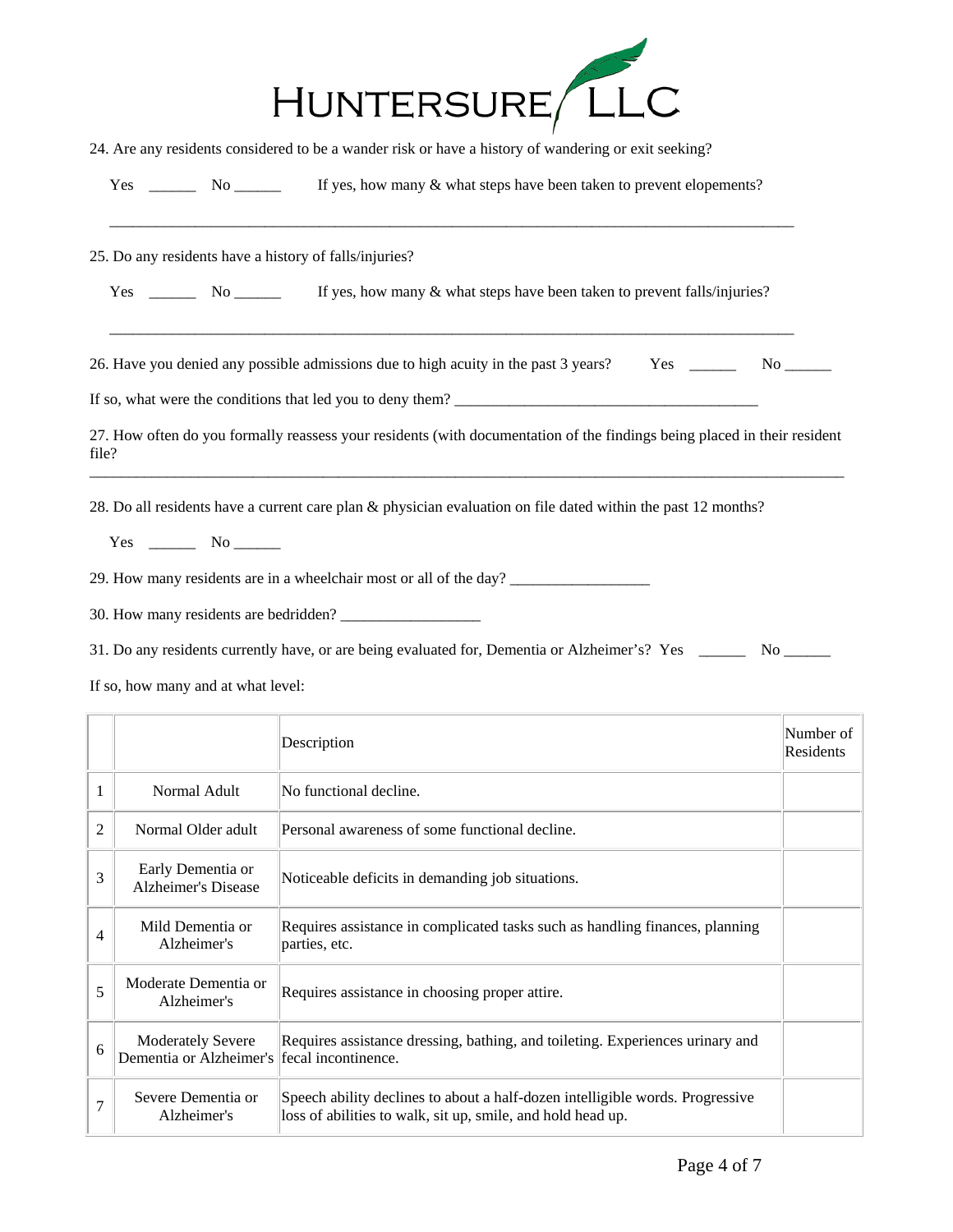|                                                                                                                                                                                                            | HUNTERSURE LLC                                                                                                                                            |                  |
|------------------------------------------------------------------------------------------------------------------------------------------------------------------------------------------------------------|-----------------------------------------------------------------------------------------------------------------------------------------------------------|------------------|
|                                                                                                                                                                                                            |                                                                                                                                                           |                  |
|                                                                                                                                                                                                            | If yes, are alarms kept in working order at all times and never disabled or turned off? Yes _____                                                         | No results.      |
| 33. Have you had any residents elope (leave the premises without the staff being aware of it) in the past 3 years?                                                                                         |                                                                                                                                                           |                  |
|                                                                                                                                                                                                            |                                                                                                                                                           |                  |
| 34. a) Do you accept or retain any residents who are violent and/or combative?                                                                                                                             |                                                                                                                                                           |                  |
|                                                                                                                                                                                                            |                                                                                                                                                           |                  |
| b) Do you accept or retain any residents who have suicidal thoughts and/or tendencies, or who have a history of suicidal<br>thoughts and/or tendencies?                                                    |                                                                                                                                                           |                  |
|                                                                                                                                                                                                            |                                                                                                                                                           |                  |
| 35. Do you provide any legal and/or financial services and/or act as legal guardian or power of attorney for anyone?                                                                                       |                                                                                                                                                           |                  |
| $Yes \_\_\_\_\_\$ No $\_\_\_\_\$ If yes, please provide details: $\_\_\_\_\_\_\_\_\_\_\_\_\_\_\_\_\_\_\_$                                                                                                  |                                                                                                                                                           |                  |
| If yes, please complete the below:<br>a)                                                                                                                                                                   |                                                                                                                                                           |                  |
| <b>Stage</b>                                                                                                                                                                                               | <b>Acquired</b>                                                                                                                                           | <b>Inherited</b> |
| I                                                                                                                                                                                                          |                                                                                                                                                           |                  |
| П<br>Ш                                                                                                                                                                                                     |                                                                                                                                                           |                  |
| IV                                                                                                                                                                                                         |                                                                                                                                                           |                  |
| b) Who is responsible for providing wound care services?                                                                                                                                                   |                                                                                                                                                           |                  |
|                                                                                                                                                                                                            | i. Are they required to carry their own Professional Liability Insurance Yes ________ No _______<br>If yes, at what limits? $\frac{1}{2}$ / $\frac{1}{2}$ |                  |
| 37. Date of last full, on-site State Inspection/Survey (please attach a copy of the report):<br>(Please Note: this does not include follow up visits to ensure prior citations/deficiencies were cleared.) |                                                                                                                                                           |                  |
| 38. Total # of Deficiencies/Citations during last state inspection: _______                                                                                                                                |                                                                                                                                                           |                  |
|                                                                                                                                                                                                            |                                                                                                                                                           |                  |
| 40. Number of complaints investigated by the State in the past 3 years:<br>(Please attach a copy of any complaint report(s))                                                                               |                                                                                                                                                           |                  |
| 41. Number of substantiated complaints in the past 3 years: _______                                                                                                                                        |                                                                                                                                                           |                  |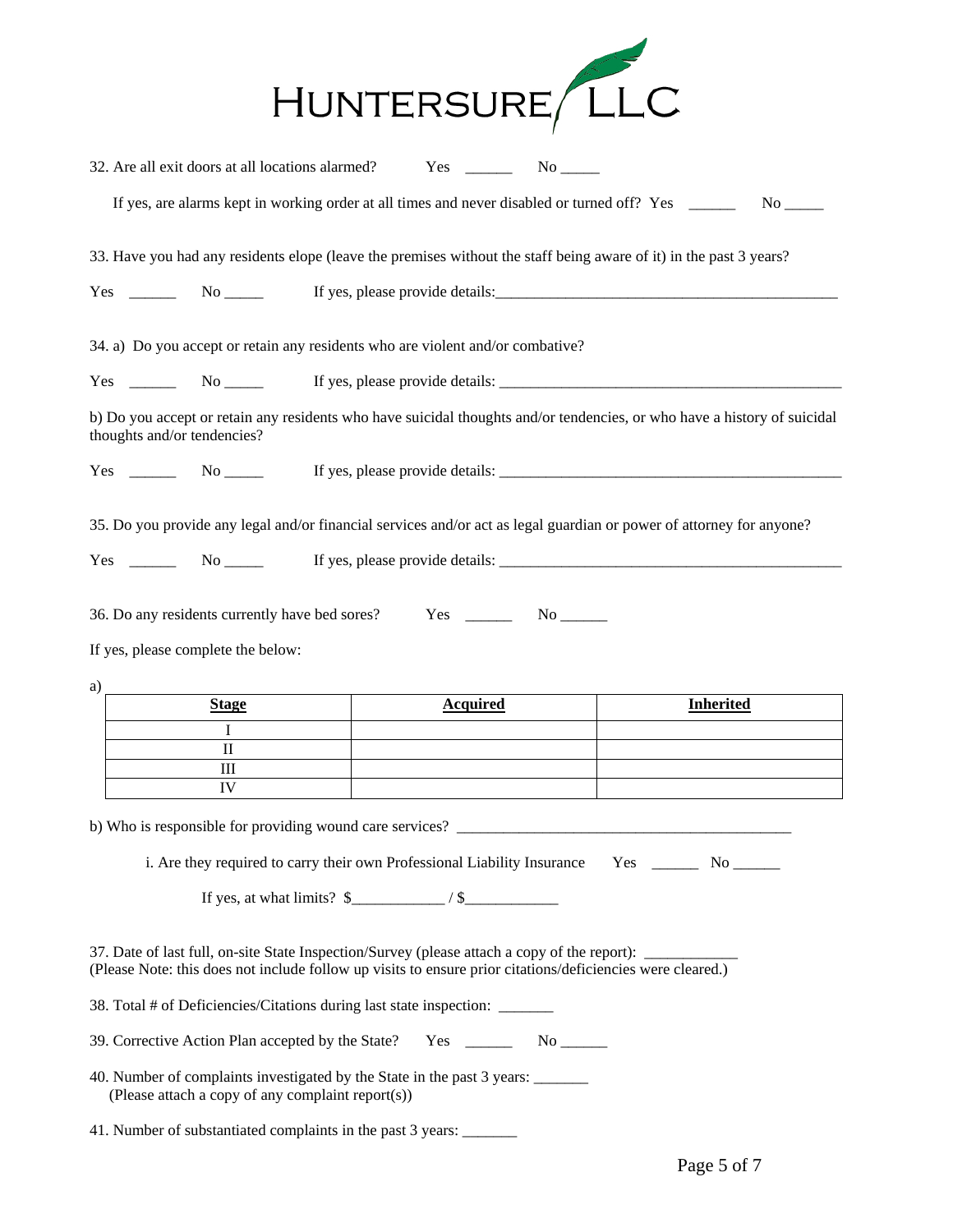

42. Are all services provided at the location shown in response to Q3 on the application? Yes \_\_\_\_\_\_ No \_\_\_\_\_ If "No", please provide details (including types of off-site locations broken down by %, duration & frequency of trips, staff to resident ratios when away from facility, any water or sporting events, etc.)

\_\_\_\_\_\_\_\_\_\_\_\_\_\_\_\_\_\_\_\_\_\_\_\_\_\_\_\_\_\_\_\_\_\_\_\_\_\_\_\_\_\_\_\_\_\_\_\_\_\_\_\_\_\_\_\_\_\_\_\_\_\_\_\_\_\_\_\_\_\_\_\_\_\_\_\_\_\_\_\_\_\_\_\_\_\_\_\_\_\_\_\_\_\_ \_\_\_\_\_\_\_\_\_\_\_\_\_\_\_\_\_\_\_\_\_\_\_\_\_\_\_\_\_\_\_\_\_\_\_\_\_\_\_\_\_\_\_\_\_\_\_\_\_\_\_\_\_\_\_\_\_\_\_\_\_\_\_\_\_\_\_\_\_\_\_\_\_\_\_\_\_\_\_\_\_\_\_\_\_\_\_\_\_\_\_\_\_\_\_\_ \_\_\_\_\_\_\_\_\_\_\_\_\_\_\_\_\_\_\_\_\_\_\_\_\_\_\_\_\_\_\_\_\_\_\_\_\_\_\_\_\_\_\_\_\_\_\_\_\_\_\_\_\_\_\_\_\_\_\_\_\_\_\_\_\_\_\_\_\_\_\_\_\_\_\_\_\_\_\_\_\_\_\_\_\_\_\_\_\_\_\_\_

## 43. ATTACH DETAILED EXPLANATION FOR ANY ""YES"" ANSWERS:

| Has the applicant or have any of the above employees:                                                                                                                                                               | YES | NO |
|---------------------------------------------------------------------------------------------------------------------------------------------------------------------------------------------------------------------|-----|----|
| a) Ever been the subject of disciplinary or investigative proceedings or reprimand<br>by a governmental or administrative agency, hospital or professional association?                                             |     |    |
| b) Ever been convicted for an act committed in violation of any law or ordinance<br>other than traffic offenses?                                                                                                    |     |    |
| c) Ever been treated for alcoholism or drug addiction?                                                                                                                                                              |     |    |
| d) Ever had any state professional license or license to prescribe or<br>dispense narcotics refused, suspended, revoked, renewal refused or<br>accepted only on special terms or ever voluntarily surrendered same? |     |    |

44. Give Professional Liability coverage for last five years for the firm (if none, state none):

| Carrier | Limit | Deductible | Premium | Expiration (Mo/Day/Yr) |
|---------|-------|------------|---------|------------------------|
|         |       |            |         |                        |
|         |       |            |         |                        |
|         |       |            |         |                        |

If expiring insurance is a claims made policy, what is the retroactive date? \_\_\_\_\_\_\_\_\_\_\_\_\_\_\_\_\_\_\_\_\_\_\_\_\_\_\_\_\_\_

45. Give General Liability coverage for last five years for the firm (if none, state none):

| Carrier | Limit | Deductible | Premium | Expiration (Mo/Day/Yr) |
|---------|-------|------------|---------|------------------------|
|         |       |            |         |                        |
|         |       |            |         |                        |
|         |       |            |         |                        |
|         |       |            |         |                        |

If expiring insurance is a claims made policy, what is the retroactive date? \_\_\_\_\_\_\_\_\_\_\_\_\_\_\_\_\_\_\_\_\_\_\_\_\_\_\_\_\_\_\_\_\_

46. Has any insurer cancelled or refused to renew any similar insurance during the past five years?

Yes\_\_\_\_\_ No\_\_\_\_\_\_ If yes, please give details \_\_\_\_\_\_\_\_\_\_\_\_\_\_\_\_\_\_\_\_\_\_\_\_\_\_\_\_\_\_\_\_\_\_